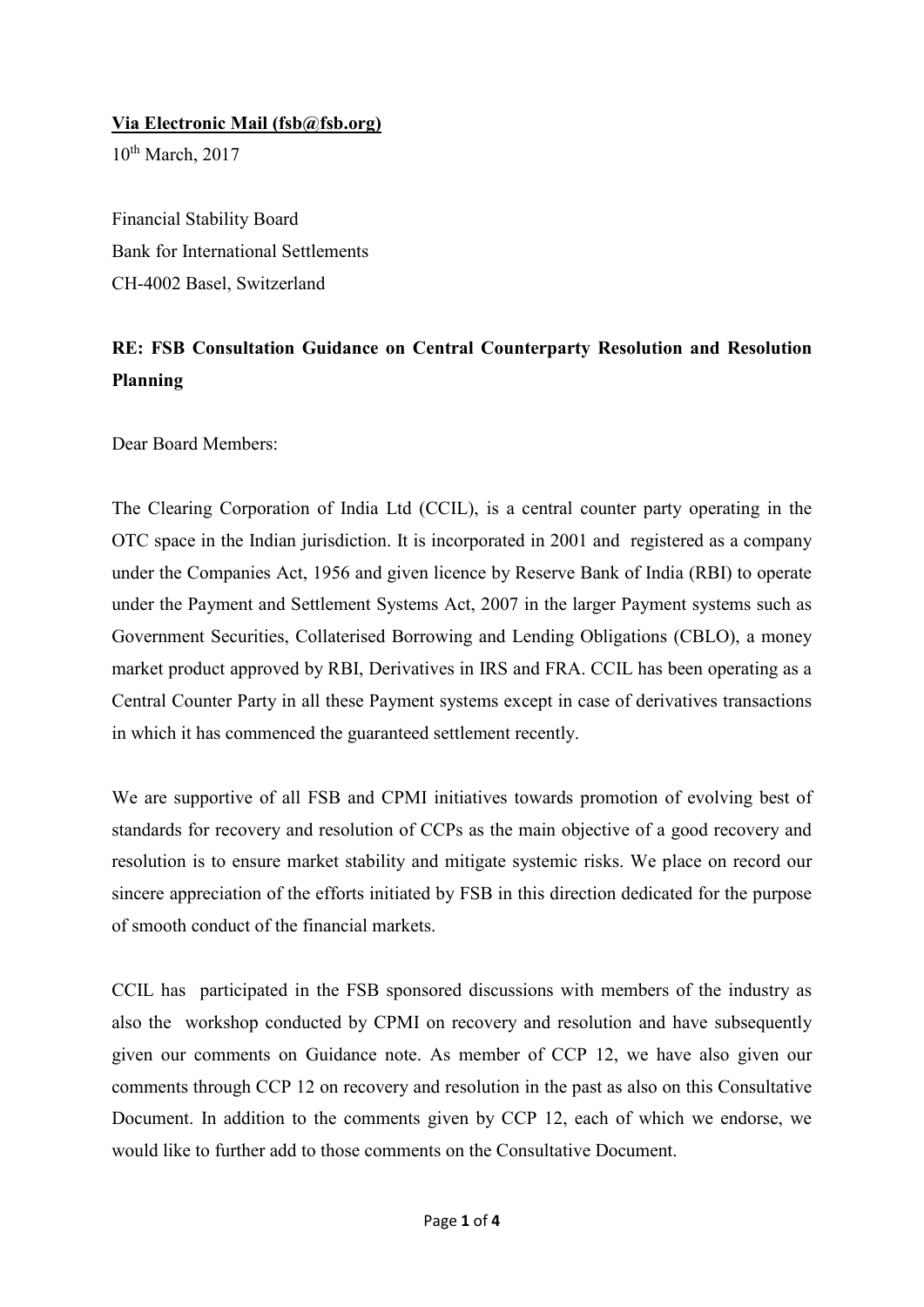At the outset, we would like to draw your kind attention to a proposed legislative framework in India that deals with CCP resolution in the country. The draft Financial Resolution and Deposit Insurance Bill is available on the link: [http://finmin.nic.in/fslrc/FRDI%20Bill-](http://finmin.nic.in/fslrc/FRDI%20Bill-27092016.pdf)[27092016.pdf](http://finmin.nic.in/fslrc/FRDI%20Bill-27092016.pdf) The provisions of the draft Bill appears to be broadly in line with the proposals stated in the Consultative Document.

However, the triggers for leading the central counterparty to resolution may be delineated at granular levels based on low, moderate, imminent and critical risk scenarios subject to the discretion to be vested with the authorities. Similar dispensation has been provided in the draft Bill.

While we are in agreement with the broad framework laid down in this Consultative Document, we wish to specifically comment on the following points:

- a. We are in agreement to the Section 2.7 of the Consultative Document on forced allocation. We are of the view that forced allocation*,* as a recovery tool is expected to provide an incentive for clearing members to bid actively in any auction process which a CCP initiates as part of a default handling mechanism. Forced allocation as a recovery tool would help contain the tide of systemic risks and ensure smooth functioning of the financial system.
- b. While we are broadly in agreement with the Powers for non-default losses, set out in the Consultative Document, there may be some non-default losses which are not arising out of the actions of a CCP or beyond the control of CCP. For instance, in respect of investment risks, such risks shall be shared by the users to the extent they become beneficiaries of such investments. If the investment policies, that are laid out in accordance with law and approved by the appropriate authority and shared with the users, or where the benefits of such investments are passed onto the users as interest income, then it is reasonable to expect that whenever losses arise out of such investments, such losses shall be shared by the users.

Similarly, the custodians who have been appointed by the CCPs could fail, notwithstanding the best of the measures and safeguards put in place by the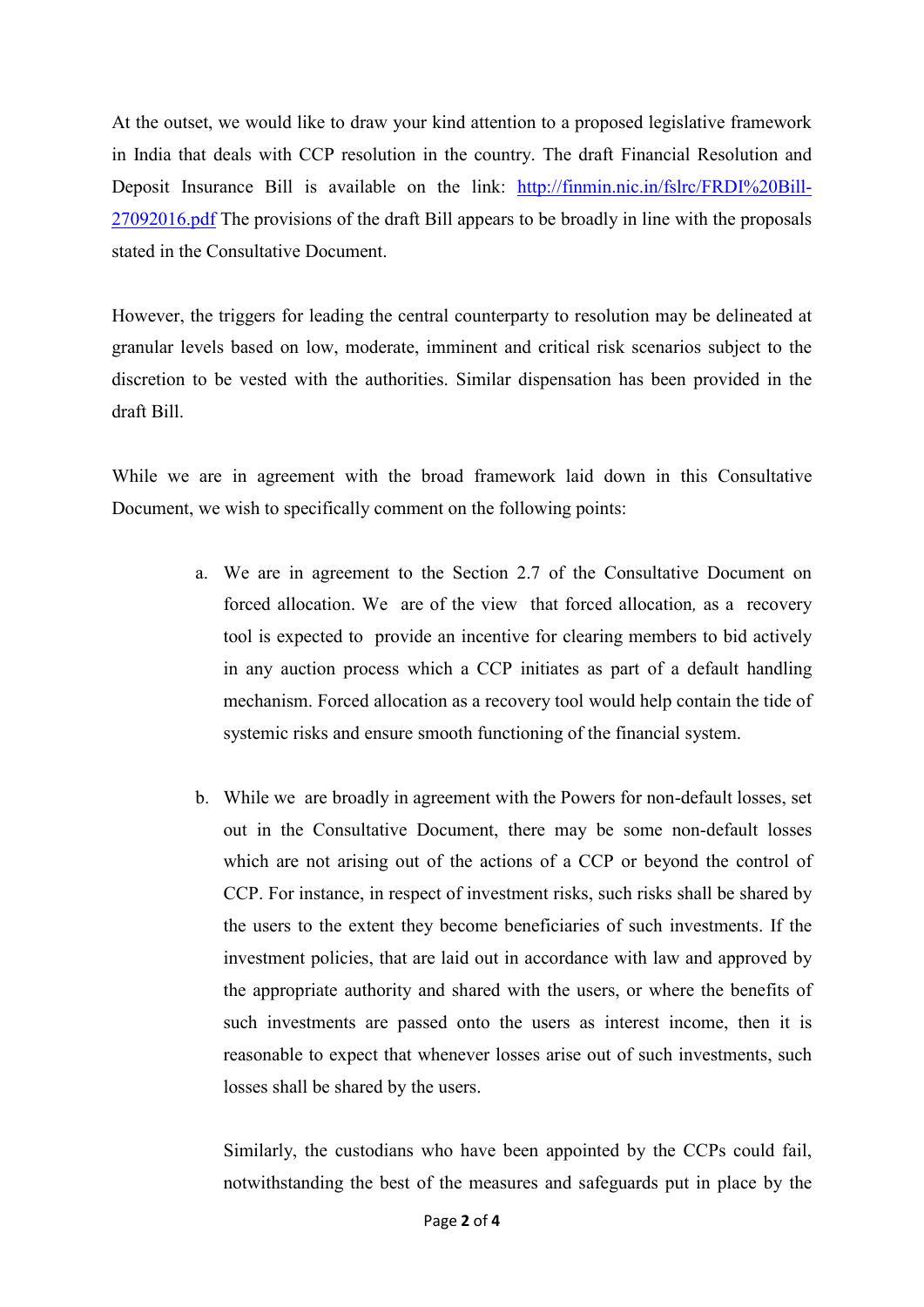CCPs to insure against any such failure. In such a scenario, the losses shall not be fully borne by the CCPs.

Another important area of risks that could emanate from non-default risk is settlement bank risk. In some jurisdictions, CCPs may be compelled to use a commercial bank for its settlement processes, either because the central bank does not permit maintainence of account by them with it or if the settlement is made in a foreign currency and jurisdiction. In such cases, where the services of commercial banks are used for settlement, there could be risks of failure of such settlement banks. Those losses should be mutualised amongst the participants.

Accordingly, we are of the view that non default losses such as above and those which are beyond the control of the CCPs should be mutualised amongst the users. This of course, is subject to the following caveats:

- 1) CCPs, shall in normal circumstances be responsible for all those losses which are within its control and where they are expected to initiate all such measures as are required to safeguard against such losses;
- 2) Even where the losses are required to be mutualised, CCPs shall also bear part of such losses with other users;
- 3) CCPs shall share transparently the checks and balances built by it against such losses with users.
- c. In respect of allocating equity to clearing members, the same would disincentivize the clearing members from participating in the recovery process and they would prefer equity participation over additional cash calls etc. This would also disincentivize the existing shareholders as their controlling interests would be watered down as they had taken a calculated risk by participation in the CCP as a 'going concern'. Wherever member contributions are called for mutualizing losses which have not been caused by the CCP's acts of omission or commission, such members should not be entitled to convert their contributions into equity in the CCP.